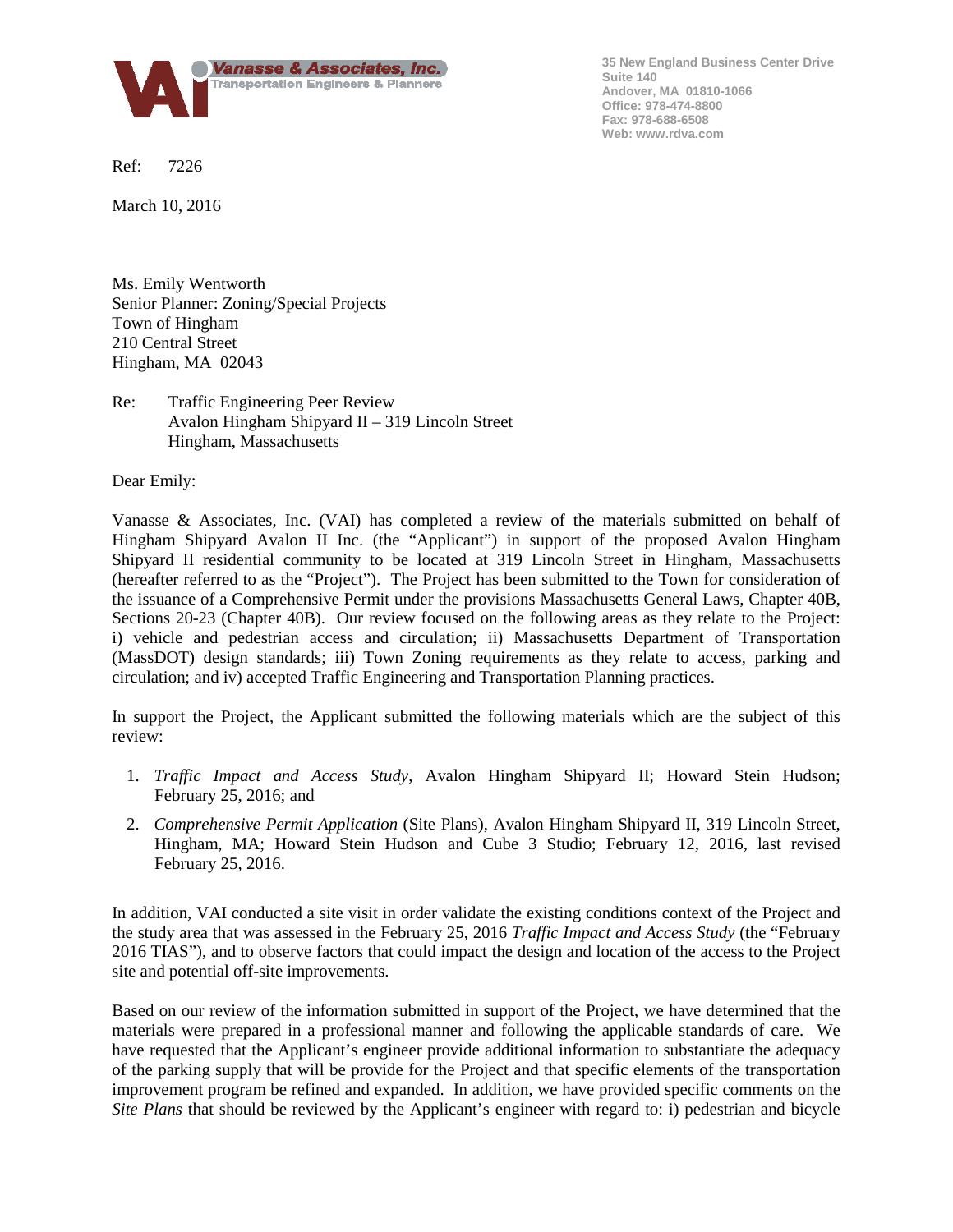Ms. Emily Wentworth March 10, 2016 Page 2 of 15

accommodations; ii) moving/trash/recycling vehicle access and maneuverability; iii) parking layout and accommodations; and iv) sign and pavement marking details.

The following summarizes our review of the materials submitted in support of the Project. Our comments are indicated in *italicized* text, with those requiring responses or additional information *bolded*.

# **PROJECT DESCRIPTION**

As proposed, the Project will entail the demolition of the former Building #19 Warehouse and associated corporate office space located at 319 Lincoln Street in Hingham, Massachusetts, and the construction of 250-unit residential apartment community to be known as Avalon Hingham Shipyard II. The Project will consist of a single six story apartment building with an internal fitness center and supporting amenities. The Project site encompasses approximately  $3.76\pm$  acres of land bounded by the Avalon Hingham Shipyard residential community to the north; Lincoln Street, a commercial property (Meara Image Auto Detail) and a parking lot/boat storage area to the south; USS Amesbury Drive to the east; and the Bright Horizons at the Hingham Shipyard daycare center to the east. Access to the Project site will be provided by way of two (2) driveways that will intersect the west side of USS Amesbury Drive and an access roadway that will bound the northern side of the Project site and extend between USS Amesbury Drive and Shipyard Drive East. Access to USS Amesbury Drive to/from Lincoln Street will continue to be limited to right turn movements only.

On-site parking is proposed for 390 vehicles consisting of a surface parking lot that will encompass 52 spaces, including 4 handicapped accessible spaces, and 338 spaces that will be located on the ground floor of the residential building and will including 4 handicapped accessible spaces. The surface parking lot will primarily serve visitors and prospective tenants. The parking ratio provided is approximately 1.56 spaces per residential unit.

## **FEBRUARY 25, 2016 TRAFFIC IMPACT AND ACCESS STUDY**

#### **General**

The Applicant's engineer provided a letter attesting that the February 2016 TIAS was prepared under the direction of Mr. Joseph L. SanClemente, P.E. (MA P.E. No. 47358, Civil) and was completed in a professional manner and following the applicable standards of care.

## **Existing Conditions**

#### **Study Area**

The study area evaluated for the Project consisted of Lincoln Street (Route 3A) and Beal Street, and the following nine (9) intersections:

- − Route 3A at HMS Essington Drive and Lincoln Plaza Drive
- − Route 3A at Sgt. William B. Terry Drive and Shipyard Drive West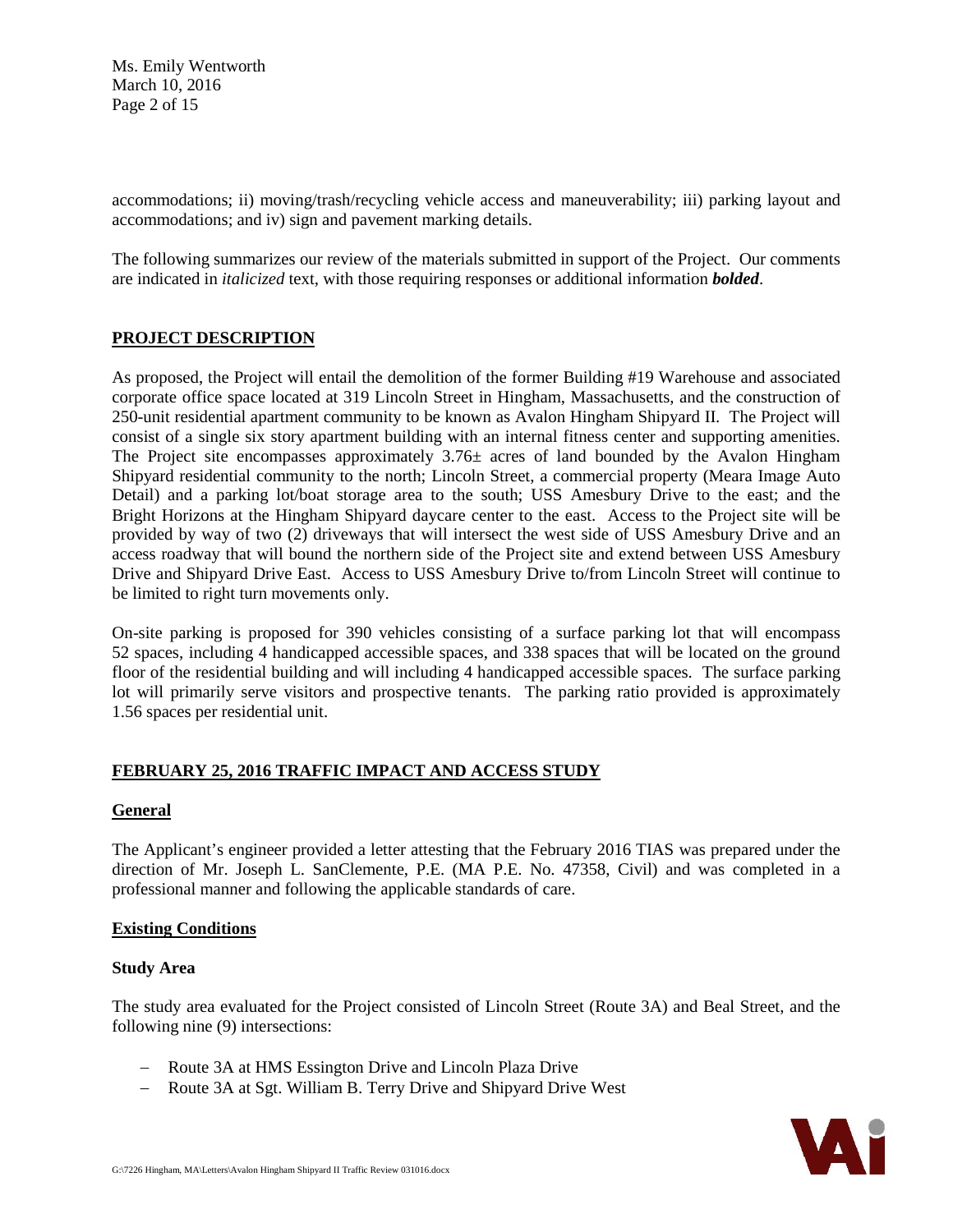Ms. Emily Wentworth March 10, 2016 Page 3 of 15

- − Route 3A at Talbots Drive and Shipyard Drive East
- − Route 3A at USS Amesbury Drive
- − Route 3A at Fottler Road and Bradley Woods Drive
- − Route 3A at Downer Avenue, Thaxter Street and Lincoln Street
- − Beal Street at Sgt. William B. Terry Drive and the driveway to Lynch Field
- − Beal Street at Fottler Road and Tuckers Lane
- − Shipyard Drive East at HMS Essington Drive and a private drive

#### **Traffic Volumes and Data Collection**

Traffic volumes were collected along Route 3A, Beal Street and Shipyard Drive East within the study area over a continuous 72-hour period (Thursday through Saturday) in January 2016 by means of an automatic traffic recorder, with manual turning movement counts and vehicle classification counts conducted at the study intersections during the weekday morning (7:00 to 9:00 AM), weekday evening (4:00 to 6:00 PM) and Saturday midday peak periods in January 2016. A supplemental 48-hour automatic traffic recorder count (Wednesday through Thursday) was conducted on Route 3A in the vicinity of the Project site in February 2016. A review of seasonal adjustment data available from MassDOT indicated that traffic volume conditions during the month of January are approximately 3.0 percent below average conditions. As such, the January traffic volumes were adjusted upward by 3.0 percent to represent traffic volumes under average-month conditions within the study area.

In addition, vehicle travel speeds were also measured along Route 3A, Beal Street and Shipyard Drive East in conjunction with the automatic traffic recorder counts. These measurements indicated that the average measured  $85<sup>th</sup>$  percentile travel speed (the speed at which 85 percent of the observed vehicles travelled at or below) was approximately 42 miles per hour (mph) on Route 3A, which is above the posted speed limit in the vicinity of the Project site (35 mph/40 mph), approximately 39 mph on Beal Street, which is 9 mph above the posted speed limit (30 mph), and 25 mph along Shipyard Drive East, which is 5 mph below the posted speed limit (30 mph).

*Comment: The data collection effort (traffic counts and vehicle travel speed measurements) and establishment of the seasonal adjustment were completed in accordance with standard Traffic Engineering and Transportation Planning practices, and we are in general agreement that the resulting data provides a reasonable basis from which to assess the potential impact of the Project on the transportation infrastructure.*

> *The Applicant's engineer should provide back-up data for the establishment of the composite peak-hour for the study area to include the raw (unadjusted) traffic volume networks and the basis for the peak-hour selected for each time period (weekday morning, weekday evening and Saturday midday).*



*Comment: This study area is generally sufficient to evaluate the potential impact of the Project on the transportation infrastructure based on the expected trip-distribution pattern for the Project, and encompasses all major intersections located proximate to the Project site where the Project is expected to result in an increase in peak-hour traffic volumes by: i) five (5) percent or more; or ii) by more than 100 vehicles per hour.*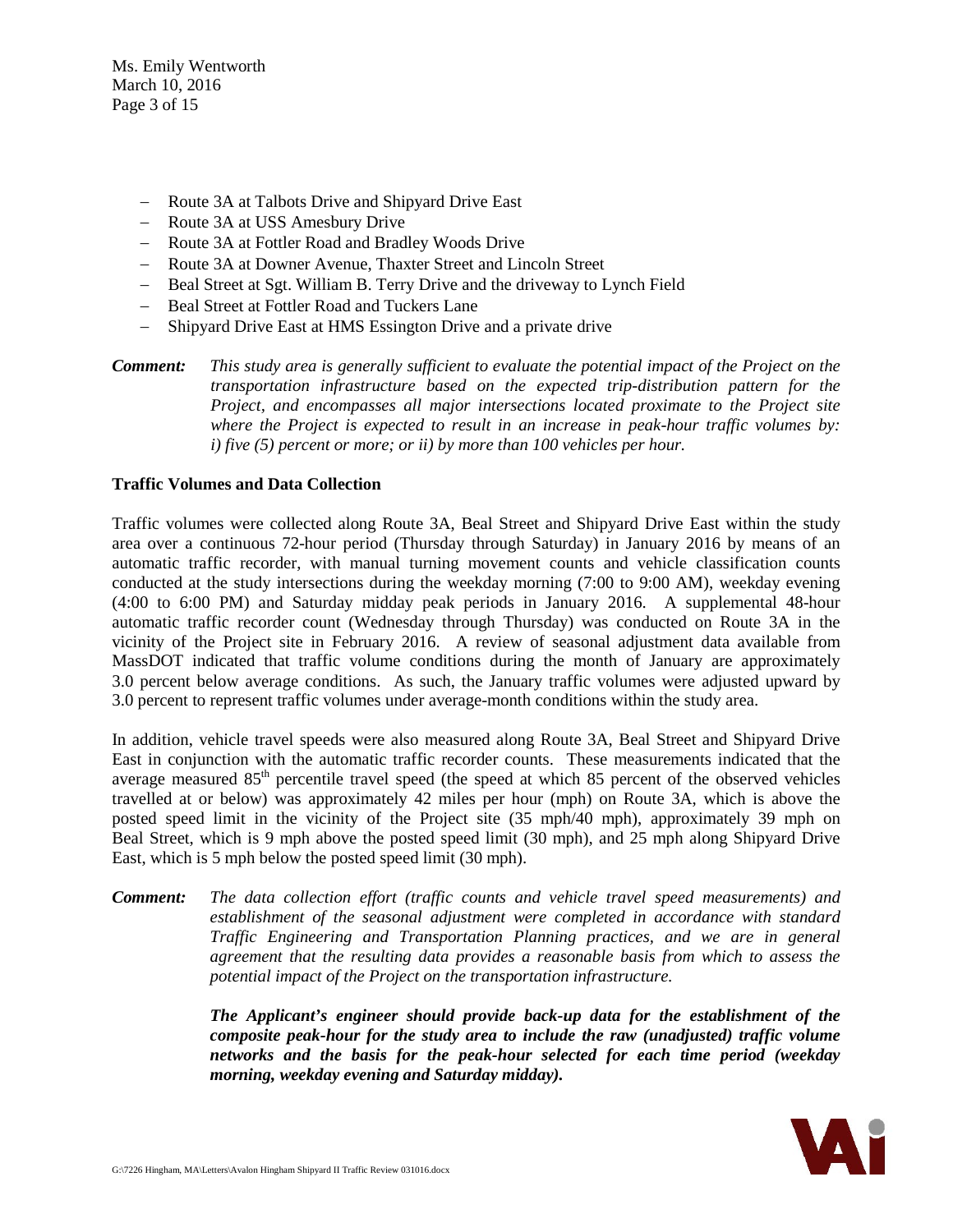Ms. Emily Wentworth March 10, 2016 Page 4 of 15

#### **Pedestrian and Bicycle Facilities**

An inventory of pedestrian and bicycle facilities within the study area was presented in the February 2016 TIAS. As noted therein, a sidewalk is provided continuously along the north side of Route 3A within the study area, along both sides of Shipyard Drive, along the east side of U.S.S. Amesbury Drive, along the north side of Beal Street, and along one or both sides of the remaining study area roadways with the exception of Fottler Road. The signalized intersections within the study area include pedestrian pushbuttons, signal indications and phasing where crosswalks are provided. In the immediate proximity of the Project site, crosswalks are provided across USS Amesbury Drive at its intersection with Route 3A and across the south leg of Shipyard Drive East and the private drive opposite HMS Essington Drive at the Shipyard Drive East/HMS Essignton Drive intersection.

The Applicant's engineer noted that on-road bicycle accommodations within the study area are generally limited; however, the signalized intersections within the study area include bicycle detection. Off-road bicycle accommodations are afforded by way of shared use paths located within Bare Cove Park, the Stodders Neck recreation area and along the waterfront area in the northern portion of the Hingham Shipyard. It was also noted that bicycle racks are located throughout the Hingham Shipyard.

*Comment: The description of existing pedestrian and bicycle facilities within the study area is generally consistent with field observations and indicates that the existing transportation system provides opportunities for pedestrian and bicycle access to the Project site.*

> *We note that Sgt. William B. Terry Drive and Beal Street provide sufficient width to support on-road bicycle travel in a shared travelled-way condition.[1](#page-3-0) These accommodations link the Hingham Shipyard to the shared-use path within Bare Cove Park and also afford bicycle access to the West Hingham Commuter Rail Station.*

## **Public Transportation**

The Applicant's engineer provided a detailed description of public transportation services within the study area. The study area and the Project site are served by public transportation services that are provided or managed by the Massachusetts Bay Transportation Authority (MBTA). The MBTA provides bus service along Route 3A and to the Hingham Shipyard by way of the Route 220 bus, which provides service between Quincy Center Station, where connections can be made to other MBTA bus lines and the Red Line subway system, and Hingham Center. MBTA ferry service is provided from the Hingham Shipyard to Rowes Wharf in Boston. The bus stop for the Route 220 bus and the Hingham Shipyard ferry terminal are located within a reasonable walking distance of the Project site. In addition, the MBTA provides Commuter Rail service to the area by way of West Hingham Station on the Greenbush Commuter Rail Line, which provides service to South Station in Boston. West Hingham Station is located off Fort Hill Street approximately 1.5 miles south of the Project site.

<span id="page-3-0"></span><sup>|&</sup>lt;br>|<br>| <sup>1</sup>A minimum combined travel lane and paved shoulder width of 14-feet is required to support bicycle travel in a shared travelledway condition.

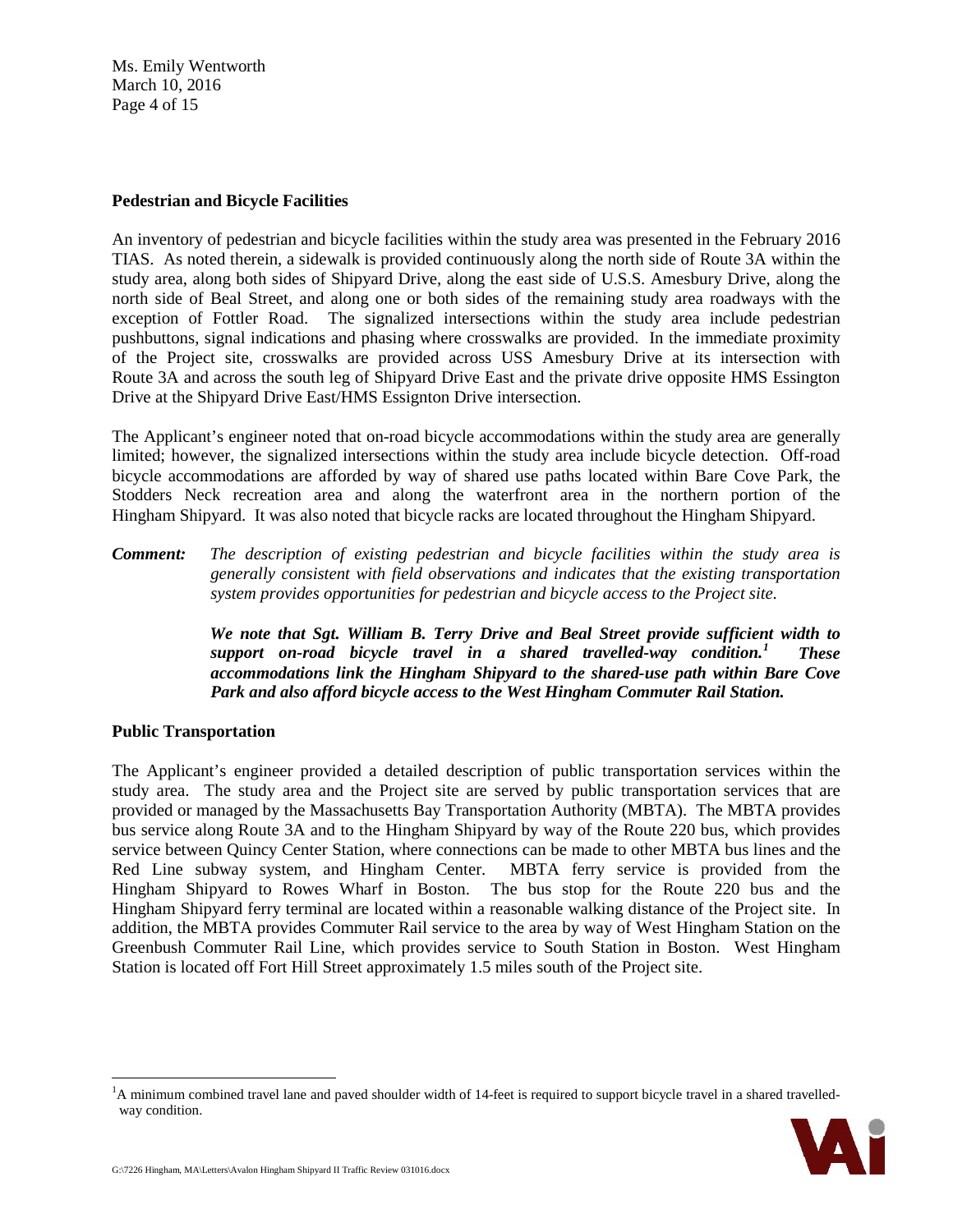Ms. Emily Wentworth March 10, 2016 Page 5 of 15

#### **Motor Vehicle Crash Summary**

Motor vehicle crash information was obtained for the study area intersections from MassDOT and the Town of Hingham Police Department for the most recent 3-year period available (2011 through 2013, inclusive). Based on a review of this information, it was determined that there were a total of 105 motor vehicle crashes reported at the study area intersections over the 3-year review period, none of which resulted in a fatality. With the exception of the Route 3A/Downer Avenue/Thaxter Street/Lincoln Street intersection, the study intersections were found to have a motor vehicle crash rate (average number of motor vehicle crashes reported per year per million vehicles travelling through an intersection) that was below the MassDOT average motor vehicle crash rate for a signalized or unsignalized intersection, as appropriate.

A total of 57 motor vehicle crashes were reported to have occurred at the Route 3A/ Downer Avenue/Thaxter Street/Lincoln Street intersection over the 3-year review period, or more than one-half of the total number crashes reported at the study area intersections. In addition, the motor vehicle crash rate at the intersection was found to be more than twice the MassDOT average for a signalized intersection, and the intersection was classified by MassDOT as a Highway Safety Improvement Program (HSIP) eligible Crash Cluster location. The Applicant's engineer identified that the majority of the crashes occurring at the intersection involved angle or rear-end type collisions, with the majority of the angle crashes involving motorists turning left from Route 3A eastbound to Crow Point Lane or one of the adjacent commercial driveways along the north side of Route 3A.

# *Comment: The motor vehicle crash analysis was completed in accordance with MassDOT standards and following standard Traffic Engineering and Transportation Planning practices, and we are in agreement with the findings of the analysis.*

## **Future Conditions**

## **No-Build Conditions**

Traffic volumes within the study area were projected to 2023, which represents a 7-year planning horizon from the existing conditions base year (2016) in accordance with MassDOT's *Transportation Impact Assessment (TIA) Guidelines*. The future condition traffic volume projections were developed by applying a background traffic growth rate to the 2016 Existing traffic volumes and then adding traffic associated with specific development projects by others that may increase traffic volumes within the study area beyond that accounted for by the background traffic growth rate. A background traffic growth rate of 1.0 percent per year was established based on a review of historic traffic growth data available from MassDOT.

The Applicant's engineer consulted with the Town of Hingham in order to determine if there were any specific development projects by others that would result in an increase in traffic volumes within the study area that would exceed the background traffic growth rate (1.0 percent per year). Based on these discussions, the continued build-out/occupancy of the Hingham Shipyard mixed-use development<sup>[2](#page-4-0)</sup> and

<span id="page-4-0"></span> $\frac{1}{2}$  $A$ <sup>2</sup>At the time that the traffic counts that form the basis of the February 2016 TIAS were completed, approximately 4,000 square feet (sf) of retail space, 22,000 sf of office space and 83 residential condominiums were identified as being vacant or to be constructed.

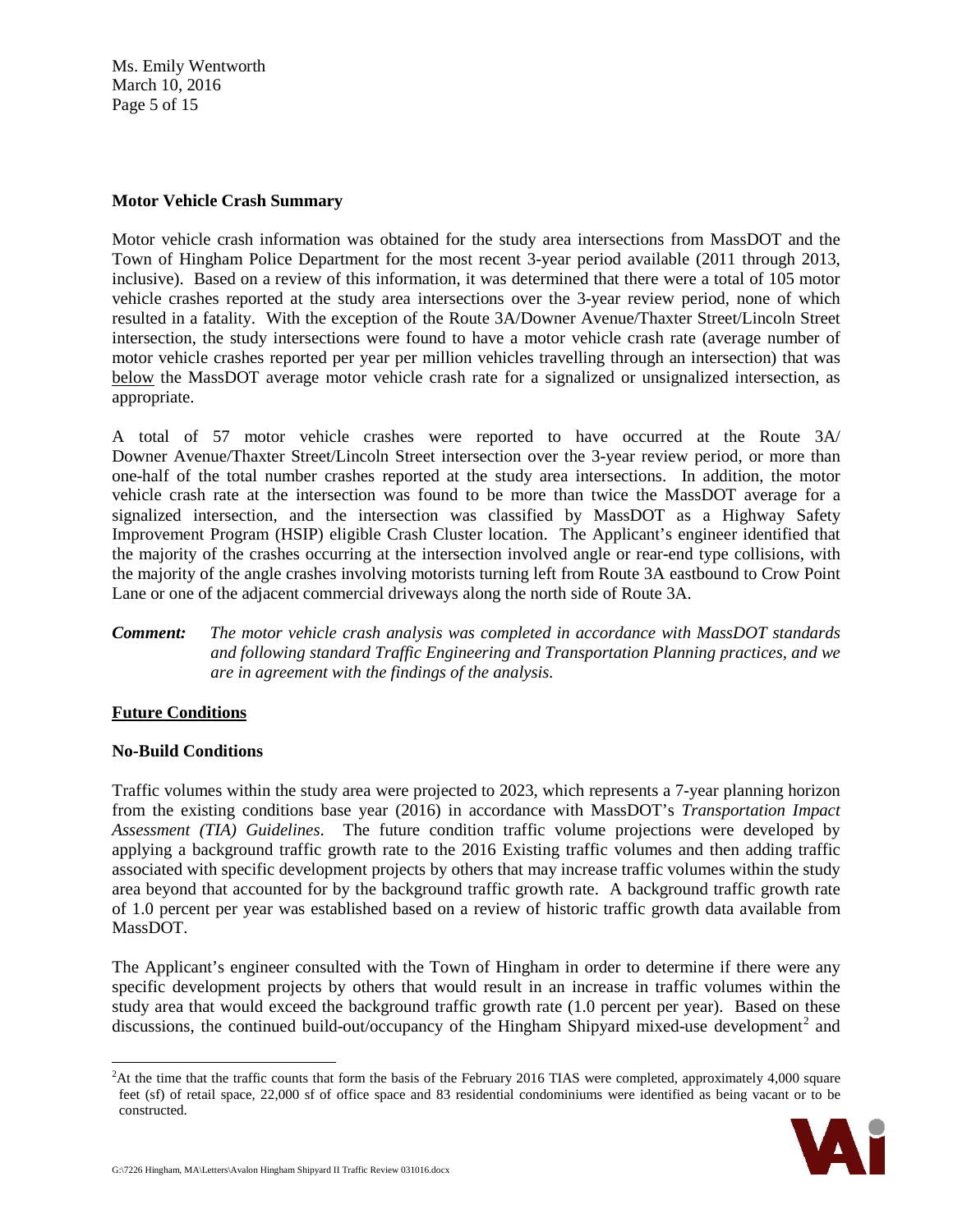Ms. Emily Wentworth March 10, 2016 Page 6 of 15

the potential development of the Selectmen's Parcel (up to 40 housing units to be located at 2 Beal Street) were identified for inclusion in the future condition traffic volume projections. Traffic volumes associated with these projects were developed by the Applicant's engineer and incorporated into the future condition traffic volume projections.

In addition, the Applicant's engineer consulted with the Town of Hingham and MassDOT to identify planned roadway improvement projects within the study area that may impact traffic volumes and operating conditions at the study intersections. An intermodal center is currently being constructed at 45 Shipyard Drive that will serve as a transportation hub for MBTA bus and ferry services, and will provide office space for the MBTA, the Department of Conservation and Recreation (DCR), the Massachusetts Environmental Police and Harbor Island Cruses. It was also noted that the roadway, intersection and traffic control improvements that were associate with the Hingham Shipyard redevelopment project have been completed. No other transportation infrastructure improvements were identified to be planned within the study area at this time.

*Comment: We are in general agreement with the methodology that was used to develop the future No-Build condition traffic volume projections for the Project, including the background traffic growth rate used in the base calculations and the inclusion of the identified specific roadway and development projects by others.*

## **Build Conditions**

Future Build condition (with the Project) traffic volume projections were developed by the Applicant's engineer following standard Traffic Engineering and Transportation Planning practices. In order to determine the traffic characteristics of the Project, trip-generation methodologies established by the Institute of Transportation Engineers  $(ITE)^3$  $(ITE)^3$  were used. The ITE provides trip-generation information for various types of land uses developed as a result of scientific studies that have been conducted over the past 50 plus years. This data includes trip estimates for land uses similar to those that are to be located within the Project site (residential apartments). ITE Land Use Code (LUC) 220, *Apartment*, was determined by the Applicant's engineer to be the most appropriate ITE land use classification to establish the base traffic characteristics of the Project.

Given the availability of public transportation services to the Project site and within the study area, including bus, ferry and Commuter Rail service operated/managed by the MBTA, and the extensive and interconnected sidewalk infrastructure, the Applicant's engineer adjusted the base ITE trip projections to account for the use of alternative modes of transportation to the use of private automobiles. The Applicant's engineer reviewed data from the 2010-2014 American Community Survey for the U.S. Census Tract in which the Project site is located. Based on a review of this data and with adjustment to account for the proximity of ferry service to the Project site and the need to travel by automobile to access Commuter Rail, the Applicant's engineer assumed that approximately 17 percent of Project-related trips on a weekday would be made using public transportation, 2 percent would be made by walking/bicycling, and 81 percent would be made using a private automobile; on a weekend, all trips were assumed to be made by private automobile. The following table summarizes the trip-generation calculations for the Project obtained using the aforementioned methodology.



<span id="page-5-0"></span> <sup>3</sup>  ${}^{3}$ Trip Generation, 9<sup>th</sup> Edition; Institute of Transportation Engineers; Washington, DC; 2012.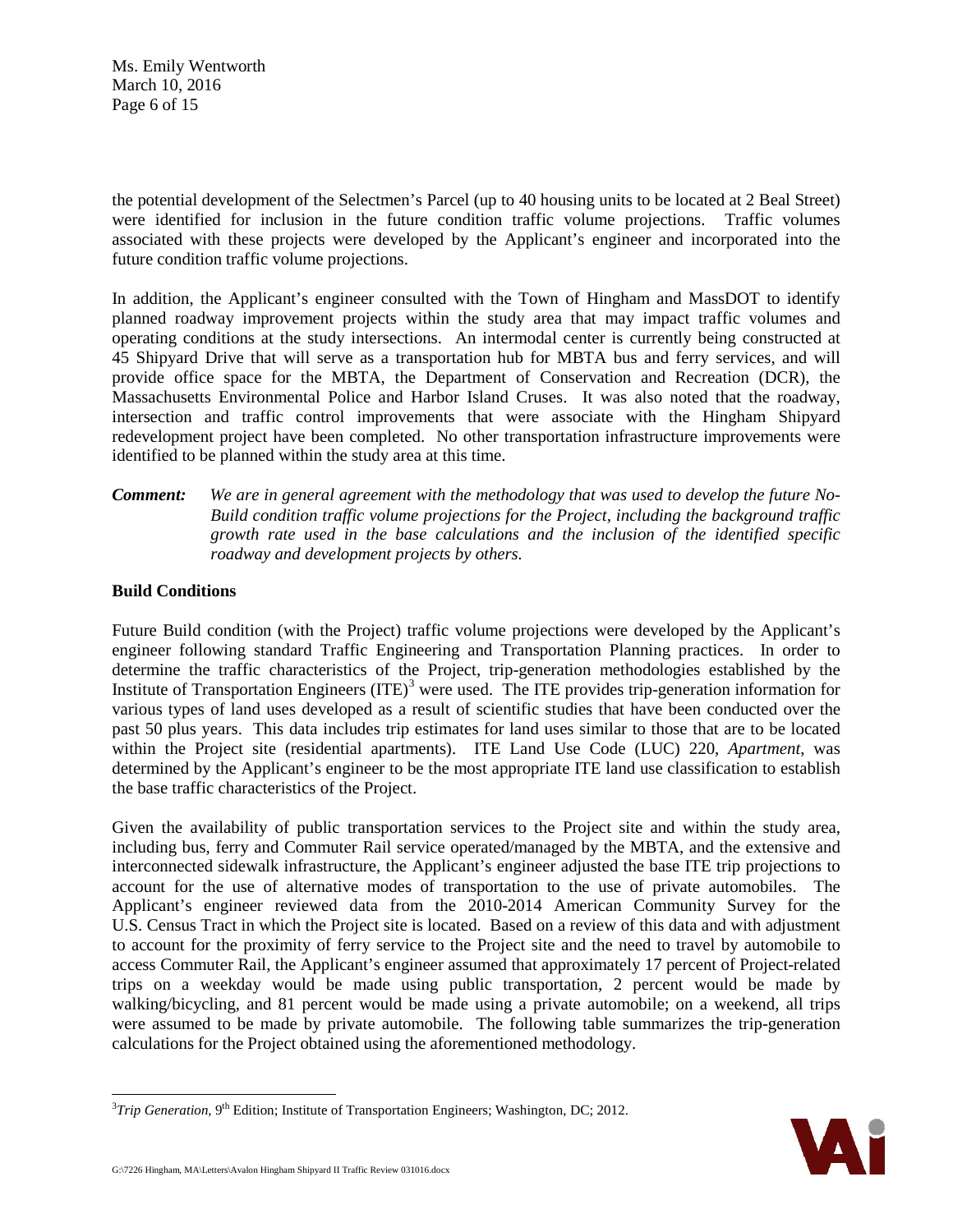| Time Period/Direction             | <b>Base ITE Trip</b><br>Projections<br>$(250$ Units) <sup>a</sup> | Vehicle<br><b>Trips</b> | Transit<br><b>Trips</b> | Pedestrian/<br>Bicycle<br><b>Trips</b> |
|-----------------------------------|-------------------------------------------------------------------|-------------------------|-------------------------|----------------------------------------|
| Average Weekday Daily:            |                                                                   |                         |                         |                                        |
| Entering                          | 819                                                               | 663                     | 157                     | 19                                     |
| Exiting                           | 819                                                               | 663                     | 157                     | <u>19</u>                              |
| Total                             | 1,638                                                             | 1,326                   | 314                     | 38                                     |
| <b>Weekday Morning Peak Hour:</b> |                                                                   |                         |                         |                                        |
| Entering                          | 25                                                                | 20                      | 5                       | $\mathbf{1}$                           |
| Exiting                           | 101                                                               | 82                      | <u>19</u>               |                                        |
| Total                             | 126                                                               | 102                     | 24                      | $\frac{2}{3}$                          |
| <b>Weekday Evening Peak Hour:</b> |                                                                   |                         |                         |                                        |
| Entering                          | 101                                                               | 82                      | 19                      | $\sqrt{2}$                             |
| Exiting                           |                                                                   |                         |                         | $\frac{1}{3}$                          |
| Total                             | $\frac{54}{155}$                                                  | $\frac{44}{126}$        | $\frac{10}{29}$         |                                        |
| Saturday:                         |                                                                   |                         |                         |                                        |
| Entering                          | 853                                                               | 853                     | $\theta$                | $\boldsymbol{0}$                       |
| Exiting                           | 853                                                               | 853                     |                         | $\frac{0}{0}$                          |
| Total                             | 1,706                                                             | 1,706                   | $\frac{0}{0}$           |                                        |
| Saturday Midday Peak Hour:        |                                                                   |                         |                         |                                        |
| Entering                          | 66                                                                | 66                      | $\theta$                | $\theta$                               |
| Exiting                           | 56                                                                | 56                      |                         |                                        |
| Total                             | 122                                                               | 122                     | $\frac{0}{0}$           | $\frac{0}{0}$                          |

#### **AVALON HINGHAM SHIPYARD II TRAFFIC VOLUME PROJECTIONS**

a Based on ITE LUC 220, *Apartment*.

The traffic volumes associated with the Project were assigned onto the study area roadway network based on a review of Journey-to-Work data for persons residing within the Town of Hingham obtained from the U.S. Census and then refined based on existing travel patterns within the study area. In addition, Projectrelated trips that were assumed to use Commuter Rail were routed to/from West Station. Based on this approach, the following trip assignments were developed by the Applicant's engineer for the Project:

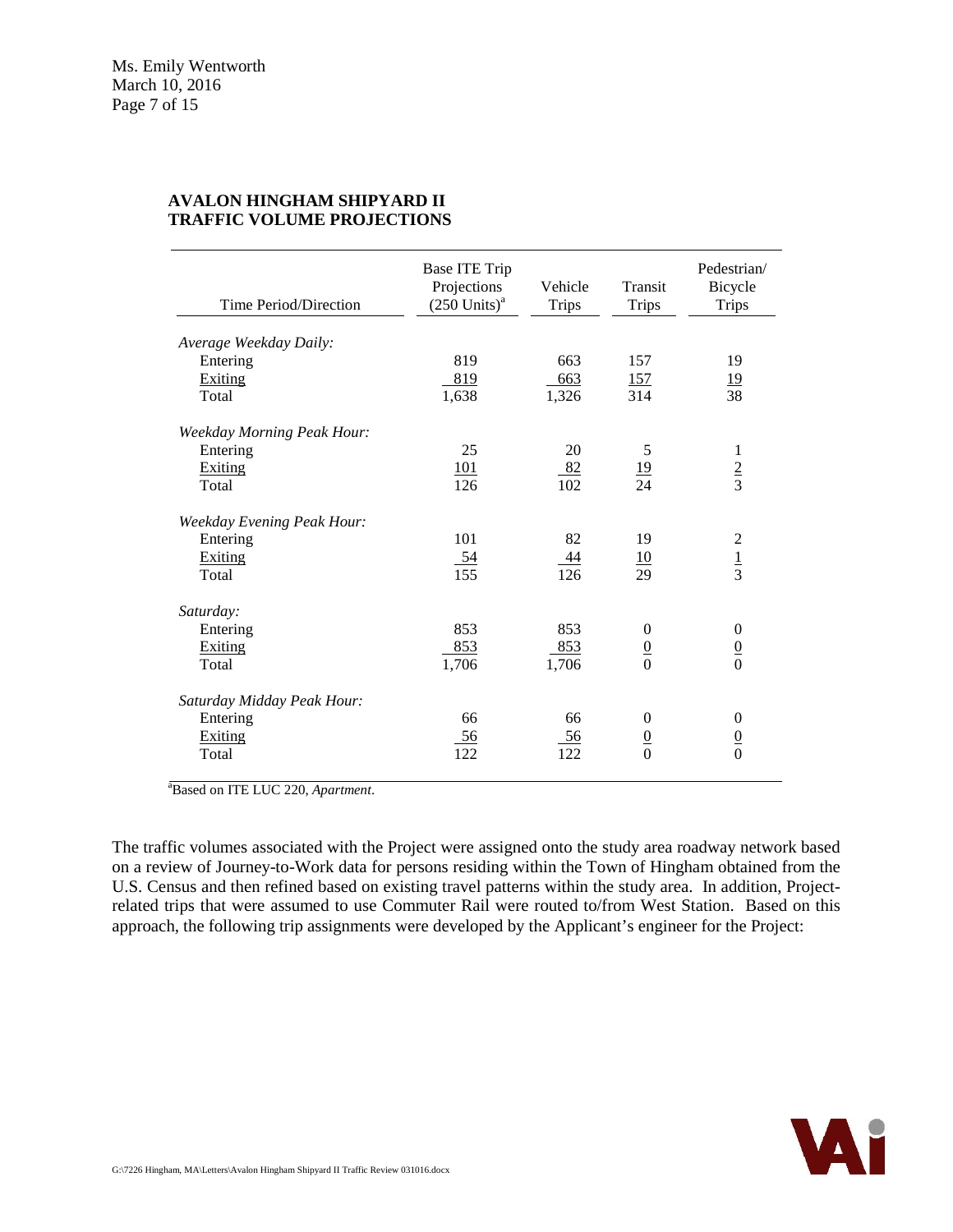| Roadway                         | Direction<br>To/From | Trip Assignment<br>(Percent) |
|---------------------------------|----------------------|------------------------------|
| Route 3A                        | East                 | 10                           |
| Route 3A                        | West                 | 60                           |
| <b>Fottler Road/Beal Street</b> | South                | 12                           |
| Lincoln Street                  | East                 | 15                           |
| <b>Thaxter Street</b>           | South                | -3                           |
| <b>TOTAL</b>                    |                      | 100                          |

# **TRIP-DISTRIBUTION SUMMARY**

*Comment: We are in agreement with the methodology that was used to develop the anticipated traffic characteristics of the Project (ITE data and adjusted U.S. Census Data for mode share) and the trip distribution pattern (U.S. Census data and exiting traffic patterns), and we concur with the resulting traffic volume projections and trip assignments.*

## **Traffic Operations Analysis**

In order to assess the potential impact of the Project on the transportation infrastructure, a detailed traffic operations analysis was performed for the study intersections under 2016 Existing, 2023 No-Build and 2023 Build (with the Project) conditions. In brief, traffic operations are described by six "levels of service" which are defined by letter grades from "A" through "F", with a level-of-service (LOS) "A" representing the best operating conditions (average motorist delays of less than 10 seconds and little or no apparent vehicle queuing) and a LOS "F" representing constrained operating conditions (average motorist delays of 50 to 60 seconds or more and often with apparent vehicle queuing). A LOS of "E" is representative of an intersection or traffic movement that is operating at its design capacity, with a LOS of "D" typically representing the limit of acceptable traffic operations.

The Applicant's engineer noted the following with respect to operating conditions at the study intersections:

## **Signalized Intersections:**

With the exception of the Route 3A/Downer Avenue/Thaxter Street/Lincoln Street intersection, the signalized intersections within the study area were shown to operate at an overall LOS "D" or better during the peak hours under all analysis conditions, with specific movements reported to be operating at over capacity (defined as LOS "E" or "F", respectively) independent of the Project. The Route 3A/Downer Avenue/Thaxter Street/Lincoln Street intersection was shown to operate at an overall LOS "E" or "F" during the weekday peak hours independent of the Project. Project-related impacts at the signalized study area intersections were defined as an increase in overall delay of approximately three (3) seconds or less, with vehicle queue increases of approximately two (2) or fewer vehicles.

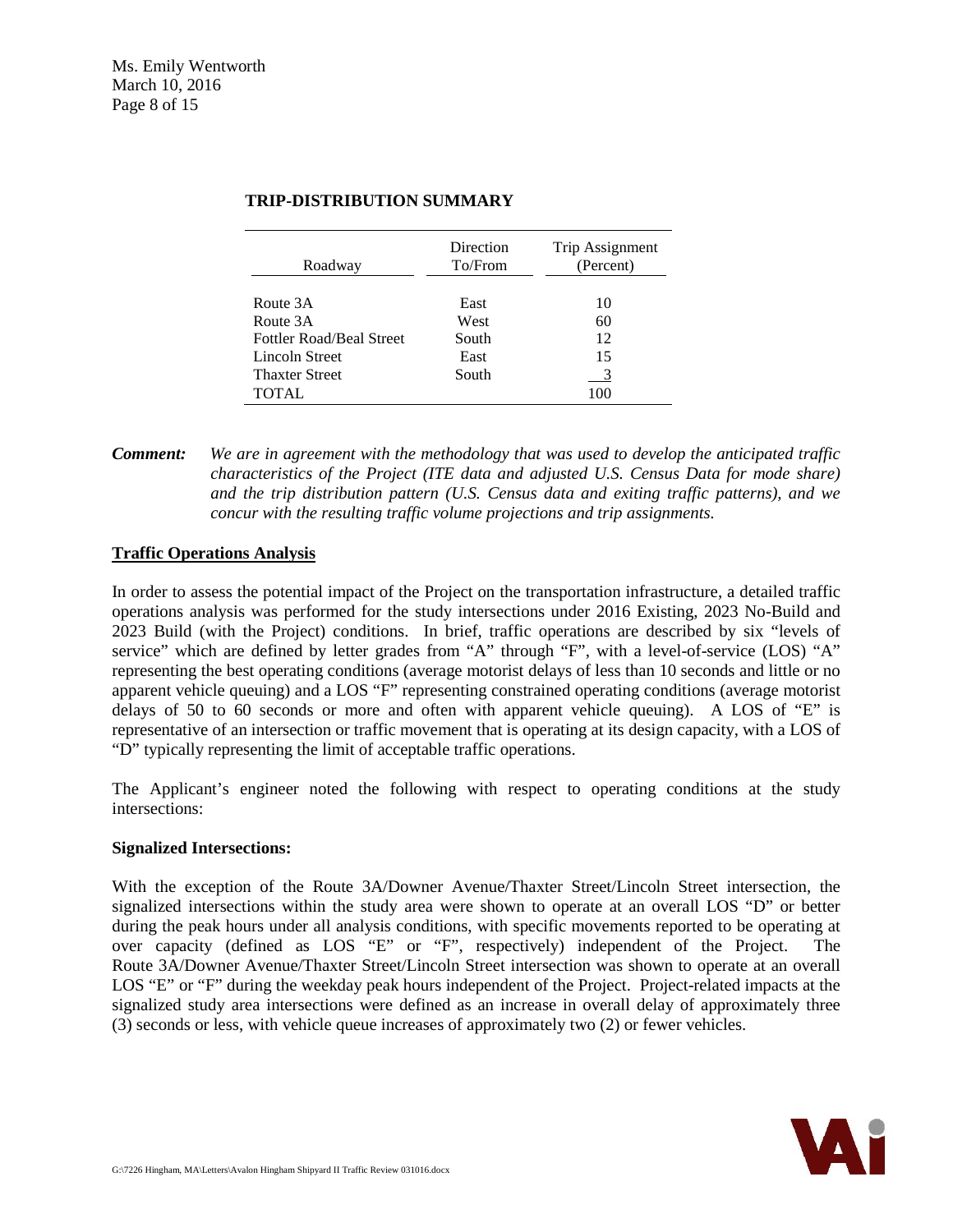Ms. Emily Wentworth March 10, 2016 Page 9 of 15

#### **Unsignalized Intersections:**

Critical movements at the unsignalized intersections within the study area were shown to generally operate at LOS "D" or better during the weekday morning and Saturday midday peak-hours under all analysis conditions. During the weekday evening peak-hour, vehicles exiting the private driveway located opposite USS Amesbury Drive (Ocean Kai Restaurant/Wash n' Dry Laundromat) and all movements from Fottler Road were shown to operate under constrained conditions (LOS "F") due to the relatively large volume of conflicting traffic during this period independent of the Project. Project-related impacts at the unsignalized study area intersections were defined as an increase in vehicle queueing of approximately one (1) vehicle.

With specific regard to the access to the Project site, all movements exiting USS Amesbury Drive (restricted to right turns only) and the private way opposite HMS Essington Drive (connection between USS Amesbury Drive and Shipyard Drive East) were shown to operate at LOS "D" or better during the peak hours with predicted vehicle queues of less than two (2) vehicles. In addition, a review of vehicle queuing on the Shipyard Dive East approach to Route 3A indicates that the predicted vehicle queue from the traffic signal does not extend to the point that it would inhibit the ability of vehicles to enter or exit the private way.

*Comment: The traffic operations analysis was completed using the appropriate methodologies and we are in agreement with the reported results and the overall conclusion that the addition of Project-related traffic to the study area roadways and intersections will not result in a significant impact (increase) on motorist delays or vehicle queuing over existing or anticipated future conditions without the Project (i.e., the "No-Build" condition).*

> *We note that vehicle queues on the Shipyard Drive East approach to Route 3A during the weekday evening peak-hour may exceed the distances predicted in the February 2016 TIAS during those distinct periods after the arrival of the commuter ferry; however, it is important to consider that during these periods, the majority of traffic associated with the Project will be entering Shipyard Drive East and will not be impacted by the surge in exiting traffic.*

## **Sight Distance**

An evaluation of sight distances at the intersections of Route 3A at USS Amesbury Drive and Beal Street at Fottler Road and Tuckers Lane was conducted by the Applicant's engineer in accordance with American Association of State Highway and Transportation Officials  $(AASHTO)^4$  $(AASHTO)^4$  standards. Based on these measurements, the Applicant's engineer noted the following:

**Route 3A/USS Amesbury Drive** – Lines of sight looking to/from the east (westbound) along Route 3A (left turns from USS Amesbury Drive are prohibited) were found to be approximately 308 feet, where a minimum sight line of 250 feet is required for safe operation based on the posted speed of 35 mph and 327 feet is required based on the actual measured prevailing speed of traffic approaching USS Amesbury

<span id="page-8-0"></span> $\frac{1}{4}$ *A Policy on Geometric Design of Highway and Streets,* 6th Edition; American Association of State Highway and Transportation Officials (AASHTO); Washington D.C.; 2011.

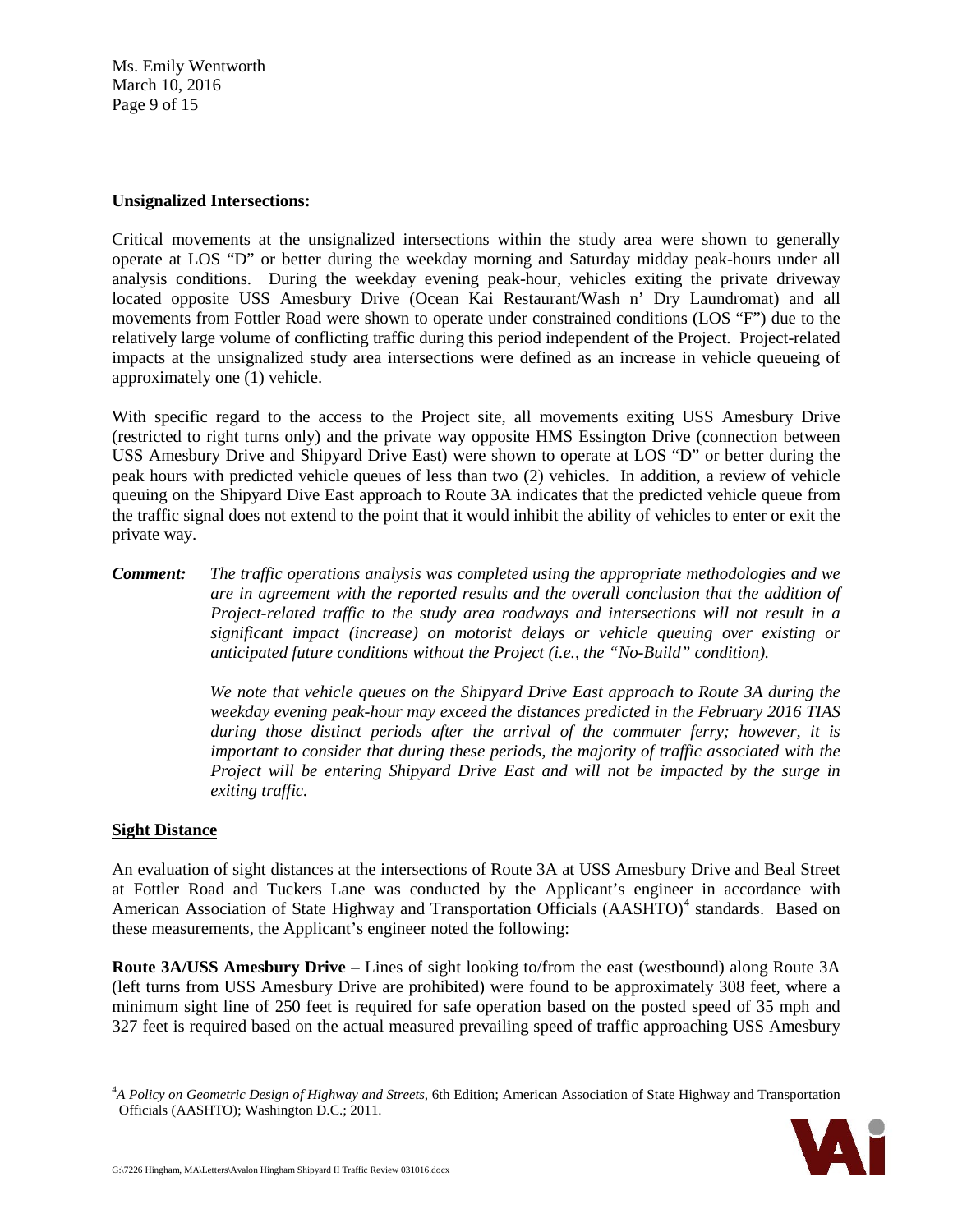Ms. Emily Wentworth March 10, 2016 Page 10 of 15

Drive (42 mph). The limiting factor was noted to be the presence of trees and vegetation located within the public right-of-way along the north side of Route 3A to the east of USS Amesbury Drive.

**Beal Street/Fottler Road/Tuckers Lane** – Lines of sight looking to/from the east (westbound) along Beal Street from Fottler Road were found to be approximately 252 feet, where a minimum sight line of 200 feet is required for safe operation based on the posted speed of 30 mph and 294 feet is required based on the actual measured prevailing speed of traffic approaching the intersection (39 mph). Sight lines for the remaining approaches were found to meet or exceed the required minimum distance for safe operation (294 feet). The limiting factor was noted to be the presence of a rock outcropping, trees and vegetation, and the horizontal curvature of Beal Street to the east of the intersection.

The Applicant's engineer has proposed specific improvements at both intersections that are designed to improve lines of sight (discussion follows).

*Comment: We are in agreement that sight lines looking to/from the east at the Route 3A/ USS Amesbury Drive and Beal Street/Fottler Road/Tuckers Lane intersections do not currently meet the required minimum distances for safe operation based on the measured prevailing speed of traffic approaching the intersections. The Applicant has provided specific recommendations to address the sight line deficiencies that will be implemented in conjunction with the Project and are discussed later in this review.*

> *We recommend that any approvals that may be granted for the Project include a condition that that all signs and landscape features that are to be installed as a part of the Project within the sight triangle areas of the Project site driveways and at the Route 3A/USS Amesbury Drive intersection be designed and located so as not to impede lines of sight. Such features should not exceed 2-feet in height as measured from the surface elevation of the Project site driveways or USS Amesbury Drive. In addition, the Applicant should be required to selectively trim/remove vegetation along the Project site frontage and Route 3A within the public right-of-way where necessary in order to enhance sight lines to and from the Project site driveways and USS Amesbury Drive.*

#### **Recommendations**

The Applicant's engineer provided a series of recommendations to address the sight distance limitations noted at the Route 3A/USS Amesbury Drive and Beal Street/Fottler Road/Tuckers Lane intersections; traffic operations along the Route 3A corridor; safety; and trip-reduction measures; that included the following specific recommendations:

 **Route 3A Corridor Signal Coordination and Optimization** – The Applicant's engineer noted during their field observations that the traffic signal system along the Route 3A corridor between the Lincoln Plaza Driveway and Fottler Road was not operating in a coordinated manner which resulted in inefficient traffic flow along the corridor. In order to improve operating conditions along the corridor and reduce both motorist delay and overall travel times, the Applicant has committed to repair or replace the master traffic signal controller and to restore operation of the coordinated traffic signal system, including designing and implementing an optimal traffic signal timing and phasing based on current traffic volumes and flow patterns. In addition, the

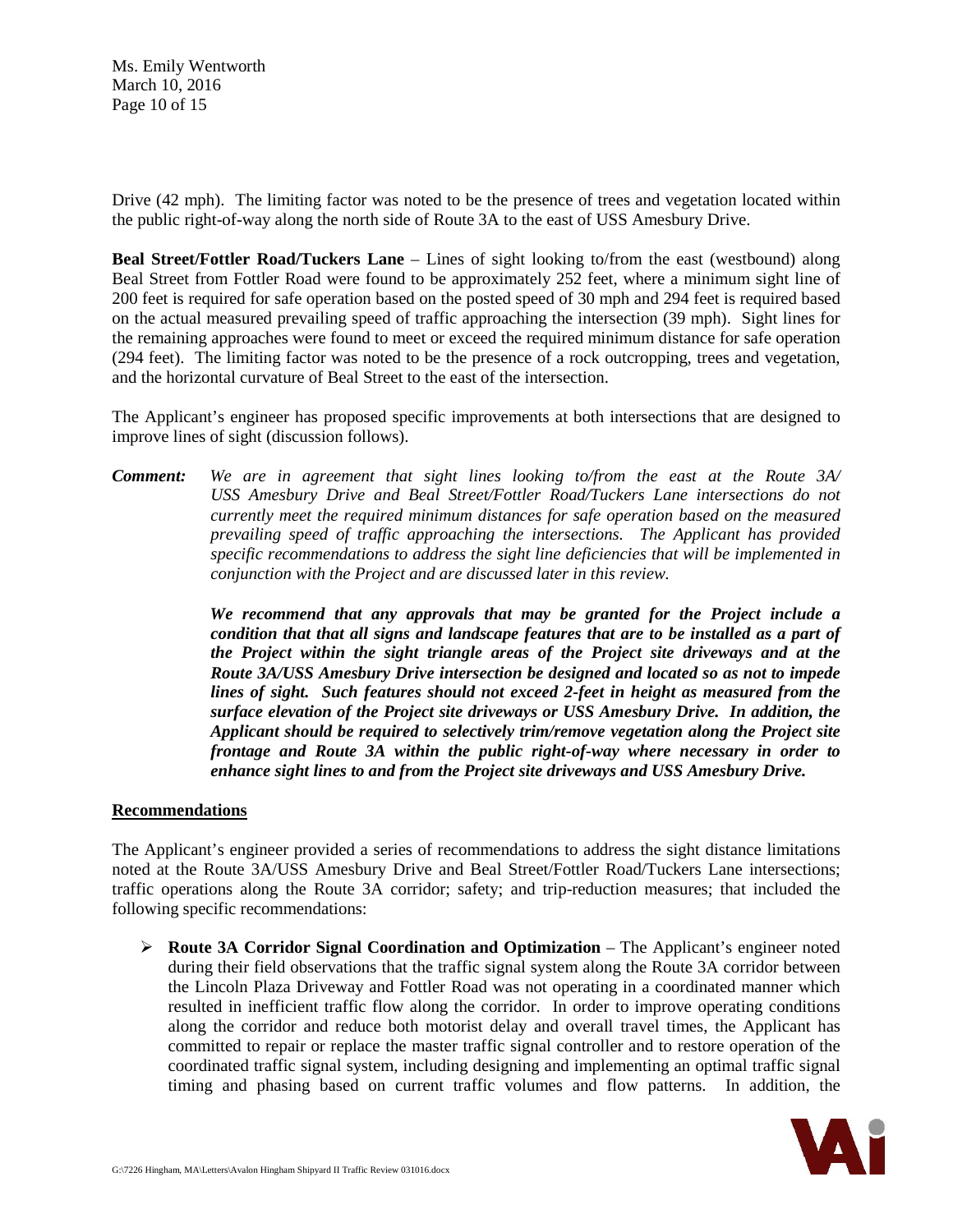Ms. Emily Wentworth March 10, 2016 Page 11 of 15

> improvements will include updating the pedestrian crossing times and vehicle clearance intervals (yellow and all-red time) to reflect current design standards and travel speeds along the corridor.

- **Route 3A/Fottler Road/Bradley Woods Drive Intersection Improvements** In order to improve traffic operations and safety at this intersection, the Applicant has committed to the implementation of sign and pavement marking improvements; replacement of pedestrian traffic signal equipment to meet current Americans with Disabilities Act (ADA) standards; reconstruction of wheelchair ramps; and the design and implementation of an optimal traffic signal timing and phasing plan to include updated the pedestrian crossing times and vehicle clearance intervals.
- **Route 3A/Downer Avenue/Thaxter Street/Lincoln Street Safety Improvements** In order to improve safety at this intersection, the Applicant has committed to implement the following improvements: prohibit left-turn movements from the Route 3A westbound approach, including the installation of all necessary signs and traffic signal equipment; replace the Route 3A westbound signal indications with optically programmed indications so as to limit their visibility to motorists on the Lincoln Street approach; and the design and implementation of an optimal traffic signal timing and phasing plan to include updated the pedestrian crossing times and vehicle clearance intervals.
- **Route 3A/USS Amesbury Drive Sight Distance Improvements** In order to improve lines of sight at this intersection, the Applicant has committed to trimming trees and vegetation located along the north side of Route 3A east of USS Amesbury Drive and within the public right-ofway; enhance the pavement markings around the raised island at the center of USS Amesbury Drive to improve channelization of exiting vehicles to right turns only; installation of "No Left Turn" signs (graphic symbol) on Route 3A to reinforce the left-turn restriction; and replacement of the stop-line and crosswalk markings on USS Amesbury Drive.
- **Beal Street/Fottler Road Sight Distance Improvements** In order to improve lines of sight at this intersection, the Applicant has committed to the following improvements: installation of radar speed signs on the Beal Street approaches (both directions) to reinforce the posted speed limit and to allow for targeted enforcement by police; installation of "30 MPH" pavement markings on Beal Street to supplement the speed limit signs; relocate the stop-line on the Fottler Road approach closer to Beal Street and extend the adjacent raised islands to afford improved sight lines from Fottler Road; and enhancing signs and pavement markings at and approaching the intersection to include reducing the width of the Beal Street westbound travel lane to 11-feet.
- **Shipyard Drive East/HMS Essington Drive Pedestrian Access Improvements** In order to improve pedestrian access and safety at this intersection, the Applicant has committed to the following improvements: reducing the width of the channelized right-turn lane on the HMS Essington Drive eastbound approach to one (1) travel lane; increasing the area of the raised triangular island to reduce pedestrian crossing distances and to provide a pedestrian refuge area; and realignment and replacement of the crosswalk pavement markings to include the installation of pedestrian crossing warning signs.

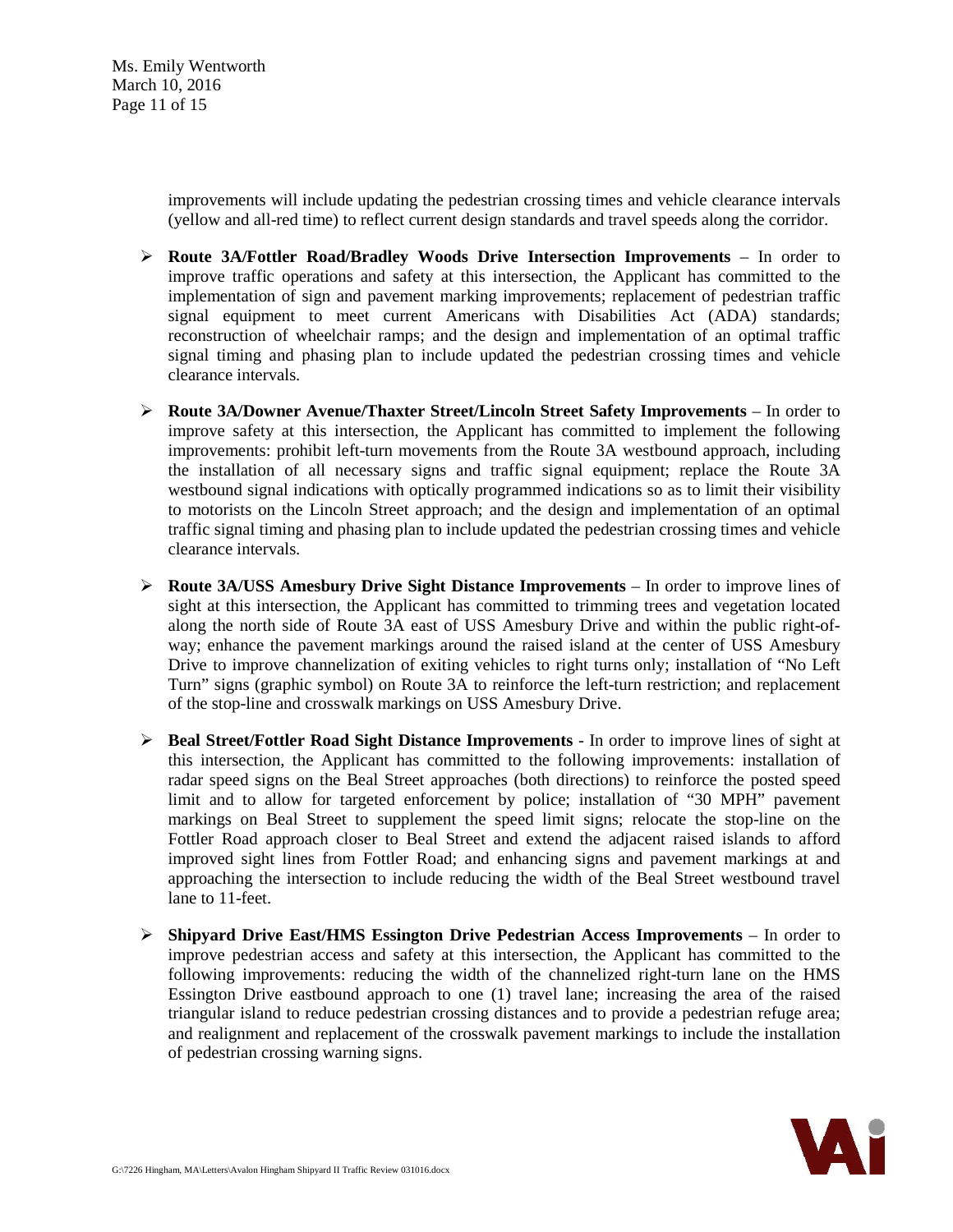- **Transportation Demand Management (TDM)** The Applicant has committed to the implementation of the following TDM measures as a part of the Project:
	- − Designate a transportation coordinator to manage all transportation issues associated with the Project to include parking, service, loading and tenant moves.
	- − Provide tenant and resident orientation packets to promote use of available public transportation alternatives.
	- − Providing secure, weather protected bicycle storage for 25 bicycles within the parking garage.
- *Comment: We are in agreement with the recommendations that have been provided by the Applicant's engineer and offer the following additional recommendations for consideration by the Applicant:*
	- *1. Internal to the Project site, roadways and circulating aisles should be a minimum of 22-feet in width for two-way travel and a minimum of 16-feet in width for one-way travel or where two-way traffic is separated by a raised island (16-foot travel lanes on either side of a raised median or island).*
	- *2. Where perpendicular parking is proposed, the travel isle adjacent to the parking shall be a minimum of 23-feet in width in order to accommodate parking maneuvers.*
	- *3. Fire lanes and/or emergency vehicle access roads should be a minimum of 20-feet in width.*
	- *4. All Signs and pavement markings to be installed within the Project site shall conform to the applicable specifications of the Manual on Uniform Traffic Control Devices (MUTCD).[5](#page-11-0) This note should be added to the Site Plans.*
	- *5. Snow windrows within the sight triangle areas of the Project site driveways and at the intersection of Route 3A at USS Amesbury Drive shall be promptly removed where such accumulations would exceed 2-feet in height.*
	- *6. Route 3A/Fottler Road/Bradley Woods Drive – replace crosswalk and stop-line pavement markings.*
	- *7. Route 3A/Downer Avenue/Thaxter Street/Lincoln Street – Facilitate and fund the preparation of a Roadway Safety Audit (RSA) which will likely be required by MassDOT before considering the implementation of safety-related improvements at the intersection. The RSA should be completed prior to implementation of specific improvements at the intersection.*
	- *8. Route 3A/USS Amesbury Drive – Expand the channelizing island through a combination of increasing the width (area) of the curbed island where not precluded by truck maneuvering and serrated concrete where truck off-tracking will occur. The combination of these features and the associated edgeline pavement markings should reduce the width of the entering and exiting travel lane to no more than 16-feet and provide for improved channelization to reinforce the left-turn restriction. In addition, a "Right Turn Only" sign should be installed on USS Amesbury Drive approaching Route 3A.*

<span id="page-11-0"></span> <sup>5</sup> *Manual on Uniform Traffic Control Devices* (MUTCD); Federal Highway Administration; Washington, DC; 2009.

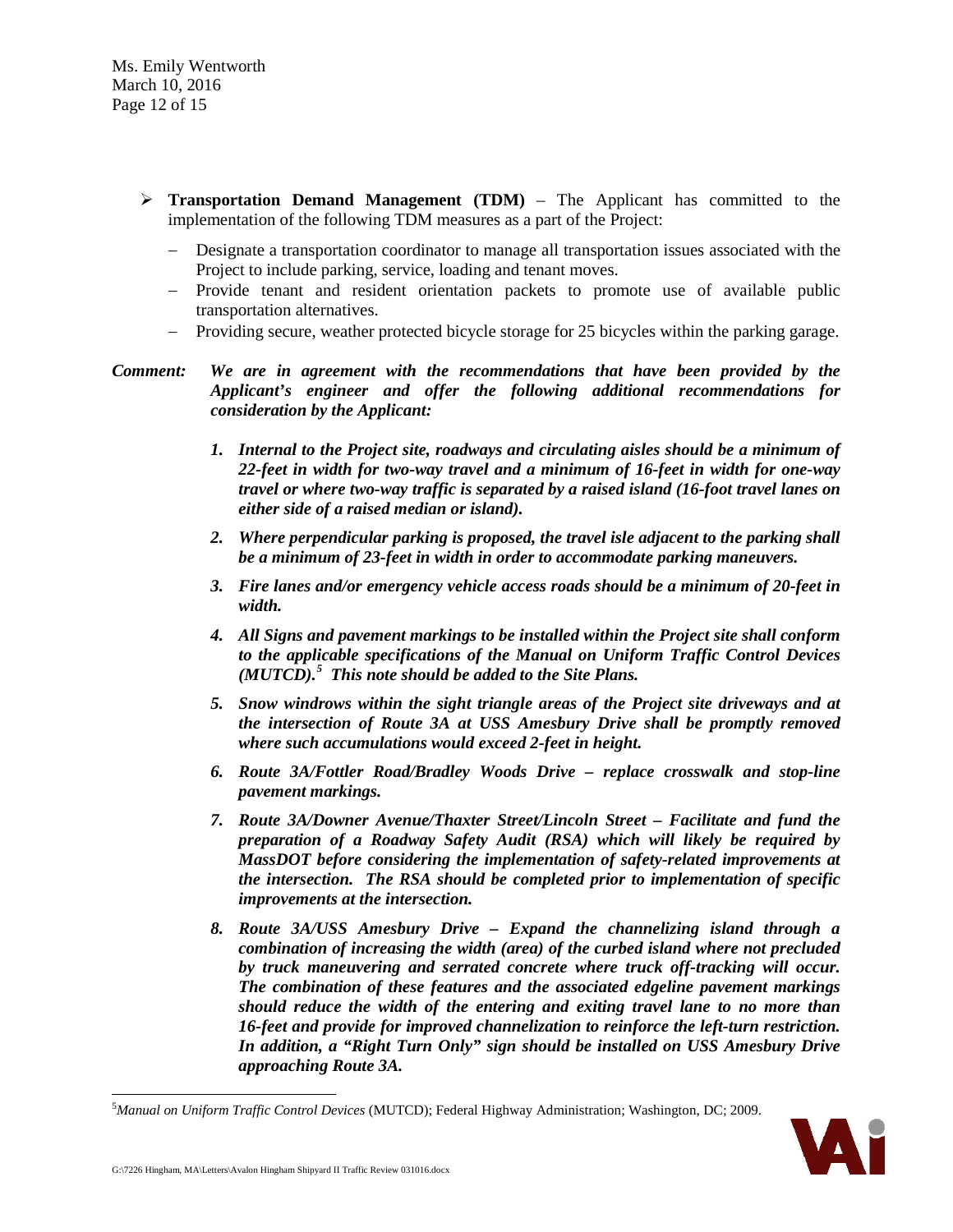- *9. Beal Street/Fottler Road – Install intersection ahead warning signs (graphic symbol) on Beal Street approaching the intersection and selectively trim trees and vegetation along the north side of Beal Street east of Fottler Road.*
- *10. Shipyard Drive East/HMS Essington Drive – Reconstruct/replace/install wheelchair ramps as necessary.*
- *11. TDM Program – consider adding the following:*
	- − *Information regarding public transportation services, maps, schedules and fare information will be posted in a central location*
	- − *Residents will be encourage to participate in MassRIDES' NuRide program, which rewards individuals that choose to walk, bicycle, carpool, vanpool or that use public transportation to travel to and from work.*
	- − *Residents will be made aware of the Emergency Ride Home (ERH) program available through MassRIDES, which reimburses employees of a participating MassRIDES employer partner worksite that is registered for ERH and that carpool, take transit, bicycle, walk or vanpool to work.*

# **SITE PLANS**

The following comments are offered with respect to our review of the *Comprehensive Permit Application* (Site Plans) prepared by Howard Stein Hudson and Cube 3 Studio and dated February 12, 2016, last revised February 25, 2016 (hereafter referred to as the "*Site Plans*"), and are in addition to the suggested recommendations outlined above for the February 2016 TIAS that relate to the *Site Plan*.

- *1. The Applicant's engineer provided a truck turning analysis for the Town of Hingham Fire Department design vehicle (tower truck) and an intermediate size tractor semi-trailer combination (WB-50). The turning analysis demonstrated that the subject vehicles can access and circulate within the Project site in an unimpeded manner; however, we note that the fire truck would need to back-up to exit the visitor parking area. The Applicant's engineer should also provide a turning analysis for an SU-30/40 (small delivery/moving vehicle and trash/recycling vehicle) that demonstrates that the subject vehicle can access and stage in the loading areas without blocking the garage access points. In addition, the analysis should also demonstrate the location and maneuvering required to serve the trash/recycling area.*
- *2. "No Parking Any Time" signs with a supplemental "Tow Away Zone" should be added along both sides of the fire lane. "No Parking Loading Zone" signs should be installed within the designated loading areas.*
- *3. The proposed sidewalk should be extended along the north side of the building to the stair/lobby area and should include ADA compliant wheelchair ramps at the pedestrian crossings of the driveways to the parking garage.*
- *4. A school bus waiting area should be provided within the Project site or at an appropriate location defined in consultation with the Town of Hingham School Department.*

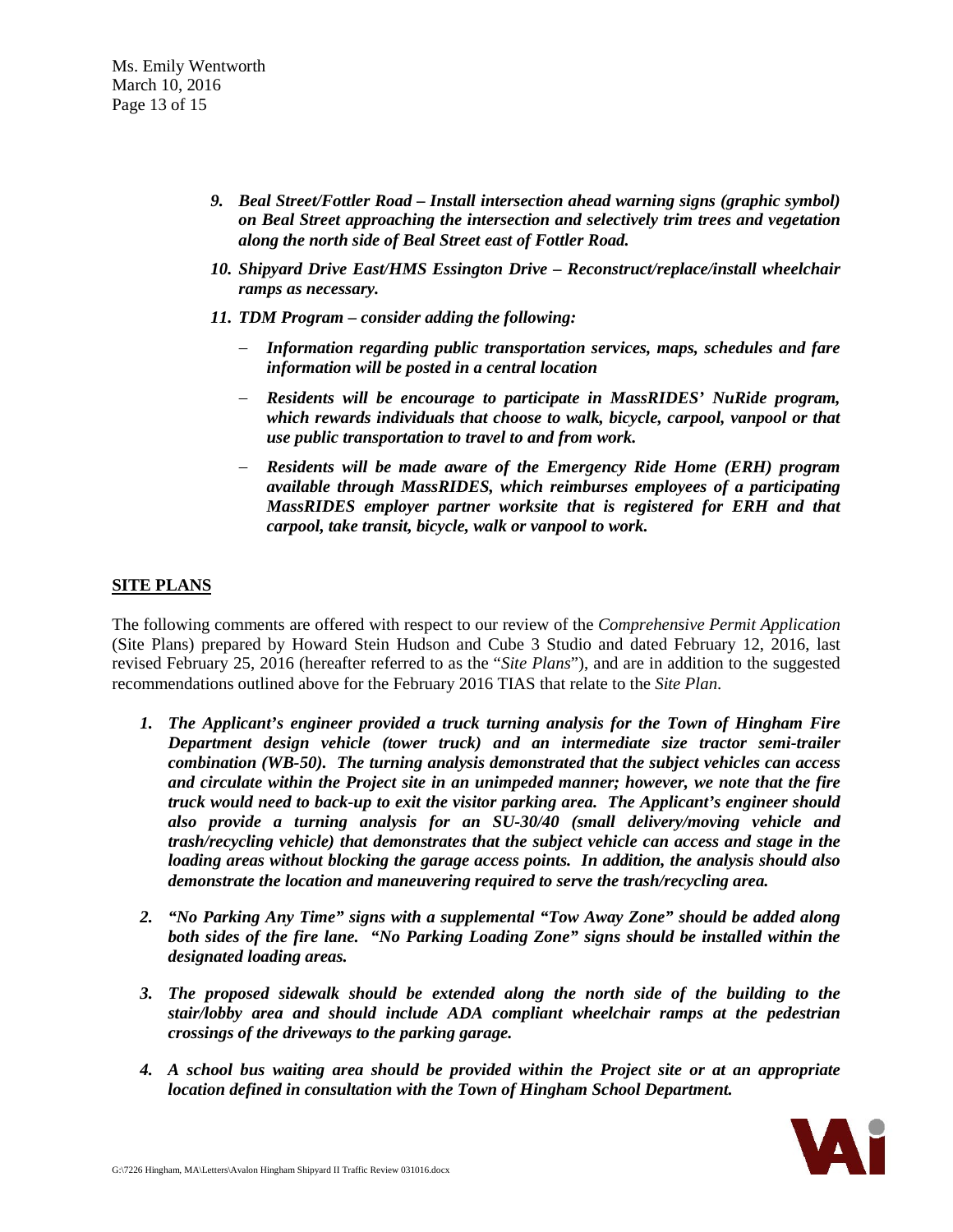- *5. An exterior bicycle rack(s) should be provided proximate to the entrance to the fitness center/management office.*
- *6. A sign and pavement marking plan should be provided as a part of the Site Plans in order to verify that the proposed traffic control devices are appropriately designed and located within the Project site.*
- *7. The sight triangle areas for the Project site driveway intersections with USS Amesbury Drive and at the intersection of Route 3A at USS Amesbury Drive should be added to the Site Plans along with a note to indicate: "Signs, landscaping and other features located within the sight triangle areas shall be designed, installed and maintained so as not to exceed 2-feet in height. Snow windrows located within the sight triangle areas that exceed 2-feet in height or that would otherwise inhibit sight lines shall be promptly removed."*
- *8. A tenant move in/out management plan (narrative) should be provided and reflected in the truck turning analysis for the Project.*
- *9. A narrative should be provided describing how trash and recycling will be collected within the building and then picked-up by the contracted hauler.*
- *10. The Applicant should consider incorporating electric vehicle charging stations into the Project and coordinating with ZipCar to locate vehicles at the Project site.*

# **PARKING**

The Project will provide parking for 390 vehicles consisting of a surface parking lot that will encompass 52 spaces and 338 spaces that will be located on the ground floor of the residential building, or a parking ratio of approximately 1.56 spaces per residential unit. Pursuant to Town Zoning requirements, the Project is required to provide two (2) off-street parking spaces per dwelling unit, or 500 spaces for 250 residential units. The Applicant's engineer cited parking demand data from the adjacent Avalon Hingham Shipyard residential community that indicated that the existing residential community had a parking demand ratio of 1.44 spaces per residential unit inclusive of guest parking, with a 95 percent occupancy level (i.e., 95 percent of the available parking spaces were occupied during the peak parking demand period).

*Comment: The Applicant's engineer should provide the parking demand observations from the adjacent Avalon Hingham Shipyard residential community. The observations should be provided for both a weekday and a Saturday between 6 AM and 9 PM. We note that the parking ratio that is proposed is within the range of values documented by the Institute of Transportation Engineers (ITE)[6](#page-13-0) for an apartment community with a similar level of access to public transportation services.*

<span id="page-13-0"></span> <sup>6</sup> <sup>6</sup>Parking Generation, 4<sup>th</sup> Edition; Institute of Transportation Engineers; Washington, D.C.; 2010. Observed parking demand ratios for an apartment community were found to range from 0.59 to 1.94 spaces per dwelling unit, with an average parking demand of 1.23 spaces per dwelling unit and an 85<sup>th</sup> percentile peak parking demand of 1.94 spaces per dwelling unit.